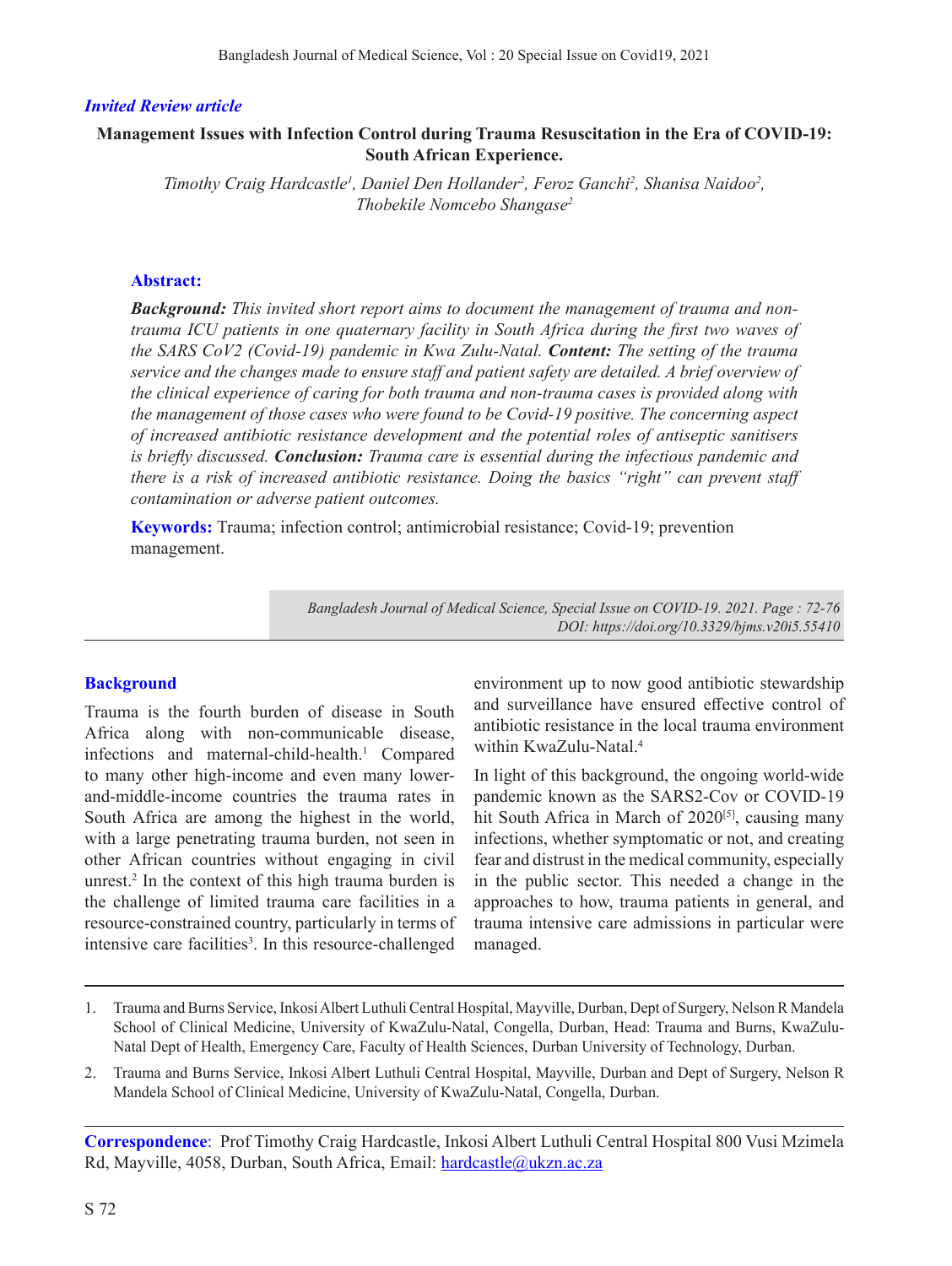This short-report aims to describe the response of the Trauma ICU at Inkosi Albert Luthuli Central Hospital (IALCH) as part of the hospital-wide disaster activation and to specifically give insights into the aspects of infection-control and some antibiotic resistance patterns noted during the past 15 months during the South African pandemic. The experiences of the surgeon-intensivists who manage major trauma referrals to the Trauma ICU are outlined, and some data collected in the Trauma Registry is provided for illustrative purposes. All research within the unit is performed under the auspices of an Ethics Approval by the UKZN-BREC committee, BCA207-09, for retrospective and non-interventional studies.

Inkosi Albert Luthuli Central Hospital is a national referral centre for complex diseases and one of approximately ten similar facilities across South Africa, a country with a population of over 55 million people. During the pandemic the hospital Joint Operations Command directed overall hospital management and the Trauma ICU was designated as the Covid "negative" ICU, with 8 ICU and 6 high-dependency beds, while the main general ICU was designated as the Covid-19 ICU, with 20 beds. The unit still received trauma referrals for ICU from surrounding facilities and directly from the emergency medical services, while also absorbing non-trauma urgent major medical and surgical ICU cases from within the facility.

# **Descriptive Experience**

The first steps taken were internal policy decisions to reduce the transmission risk of Covid-19 within the unit, since the area was a component of the scarce-skills resources for the province of KwaZulu-Natal. Additional personal protective equipment (PPE) was urgently procured to ensure the access to disposable surgical gowns, double gloves, N95/ FFP3-type masks and visors. Donning and doffing training for all hospital staff was provided. Staff numbers were kept to the minimum on shift to manage the incoming patients, with full PPE worn by both doctors and nurses in both the resuscitation area (where that level of PPE was routine under normal circumstances) and in the ICU during new patient activity (where normally scrubs and gloves only were worn previously). Only once a patient was proven PCR-test negative was the need for full PPE in the ICU area reduced.

One of the advantages of doing trauma-care is that staff was fortunately used to donning full PPE during trauma resuscitations and therefore training time was reduced. For routine other work and on ward-rounds all staff were required to change into hospital scrubs from arrival at work till return to home, to minimise potential contamination of their personal clothing, wearing masks at all times and reduced numbers of people per area with adequate social distancing being practiced. Good hygiene practice was also enforced, including regular chlorhexidine-in-alcohol hand sanitising between patient-contact events and regular wipe-down of hard surfaces with 70% alcohol sanitisers.

Ambulance service personnel (EMS) were also instructed to ensure that they wore more adequate PPE and provided sufficient advanced notice of arrival to enable donning of PPE to be complete on EMS arrival. They were provided with PPE relevant to the pre-hospital scenario, usually in the form of disposable overalls with hoods and face-shields with N95-type masks. For the Covid-positive transfers specific vehicles with specially-trained crew were designated and equipped. Wash-bay facilities for post-transfer decontamination were available in the IALCH ambulance-area.

Self-care was practiced in that each staff member had to submit a daily symptom-check including temperature, pulse rate, respiratory rate and symptom-screen on arrival. Any case had full contact-tracing and risk-profiling done with liberal PCR-testing offered to at risk staff on day-5 post potential exposure.

Since all trauma patients were considered possible asymptomatic carriers, given the fact that risk-taking behaviour is associated with trauma-admissions, we decided to implement a system of routine PCRtest for all intubated trauma ICU (TICU) acute admissions. This was in the form of an endotracheal aspirate specimen also sent for routine culture and TB-GeneXpert. Extubation (an aerosol-generating event) was not undertaken until the PCR-test was returned as "negative". This reduced further the transmission risk to our nursing and medical staff, as all patients had closed-suction devices and therefore aerosolization was limited. If the test was returned as "positive", which did occur in the case of some patients, the intubation status was maintained and they were transferred to the Covid-positive ICU. Once patients had survived their isolation period of 14 days they were subsequently treated as "immune" and transferred back to the Trauma ICU for further care. Elective cases that had been positive were not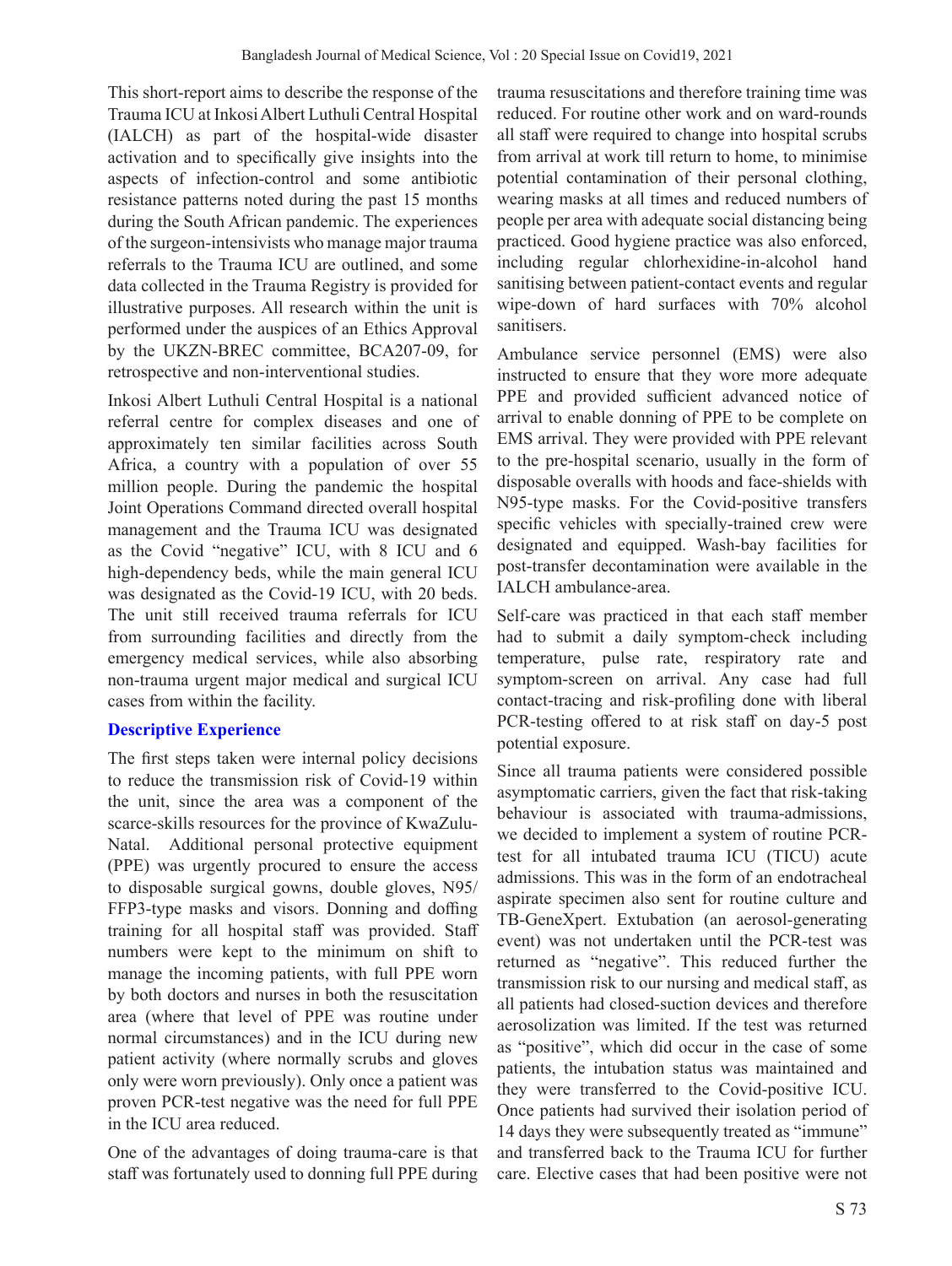retested within the first three months post-infection.

In cases where a patient was found to be Covidpositive the area was kept empty for a period of 4-6 hours to enable the disinfection of that ICU pod. Fortunately, bed-spacing was approximately 3 meters between beds and across opposite beds ensuring sufficient distance to be able to continue using those beds, given the closed suction sets and non-extubation until the PCR-test was resulted. This ensured safe care of other TICU patients in the unit. This did, however, lead to delays with traumaimaging due to the cleaning of the CT-scanner after all status-unconfirmed patients.

We did also have access to Covid-"rapid" tests from about February of 2021 and these were used for screening at most of the district and regional hospitals that refer patients to the facility, however we experienced problems with the "rapid" tests, namely a number of these were initially "negative" and the subsequent PCR-test, which took longer to result would then return a "positive" result, necessitating moving patients from the TICU to the Covid-ICU.

For patients who had damage-control trauma surgery and required subsequent further surgical procedures the PCR-test was repeated every  $5<sup>th</sup>$ -7<sup>th</sup> day to ensure that no seroconversions were missed – with the proviso that Covid-positive patients had their surgery in the designated Covid-positive operation room, while Covid-negative patients were operated in the usual trauma room, situated between the TICU and the Resuscitation area.

Other administrative changes that were taken to reduce transmission risk within the team, yet to ensure ongoing mission-integrity of the IALCH role as a medical-school affiliated trauma and burn-care training unit included: all weekly trauma-academic and morbidity/mortality meetings were moved to the Zoom® (Zoom Video Communications, San Jose, CA) platform; undergraduate lectures were placed on the student on-line platform (Moodle™, Moodle Pty, Ltd, West Perth, Australia) as pre-recorded slide-shows with voice-over and interaction for queries was via email or other similar platforms, and at the request of the university ethics committee any in-person research aspects were placed on hold. Retrospective chart review and similar non-contact research was allowed to continue, which included routine antibiotic stewardship and surveillance monitoring.

Visitation policies restricted family visits unless

the patient was terminal and for one relative for a maximum of 15 minutes, provided they wore full PPE. Telephonic systems for video-call and family follow-up were arranged.

The clinical experience has been as follows: Since 28 March 2020, when the South African president declared a National Disaster 5 , until the end of the 2nd wave in South Africa (end of March 2021) the TICU admitted 478 patients of which 317 were trauma ICU cases and 161 were non-trauma, supposedly non-Covid cases requiring ICU care, both for medical indications or post-operative care for major surgery. ICU Mortality was 49 (15.5%) for the trauma admissions (including six dead-on-arrival at Resuscitation Unit) and 23 (14.3%) for the nontrauma cases. These mortality rates are in keeping with the pre-Covid rates in the unit and in line with expected benchmarks in the trauma population.

Of this entire cohort 26 (5,5%) cases were found to be Covid-positive (one non-trauma case positive at post-mortem) and were transferred to the Covid ICU, where a further seven of the Covid-positive cases succumbed to their illness. Of these Covid-positive cases there were fifteen trauma cases and eight nontrauma cases. To reduce the exposure of staff we changed our airway management policies to include video-laryngoscopy, facial covering and starting the ventilator only after connection of the endotracheal tube post intubation.

While the trauma cases who tested positive were emergency admissions and could not be prevented, the eight non-trauma admissions demonstrated that there was a need for routine Covid-testing in the ward prior to major planned surgery or on admission to the medical service. This finding led to a change of policy, with routine testing of all ward admissions using a PCR-test instituted and TICU beds would only be offered to Covid-negative confirmed nontrauma cases as to ring-fence these beds.

 During this entire time period only one consultant and three other medical staff developed clinical Covid symptoms, fortunately identified early with self-isolation, out of a total medical staff complement of 36 doctors rotating through TICU during the time under review. None had in-hospital confirmed contacts. All returned to work after their 10-day isolation. There were 13 nurses in the trauma ICU who was infected, from a team of over 50 nurses, but mostly from social contacts, with no overtly proven cases of patient-to-provider transmission found on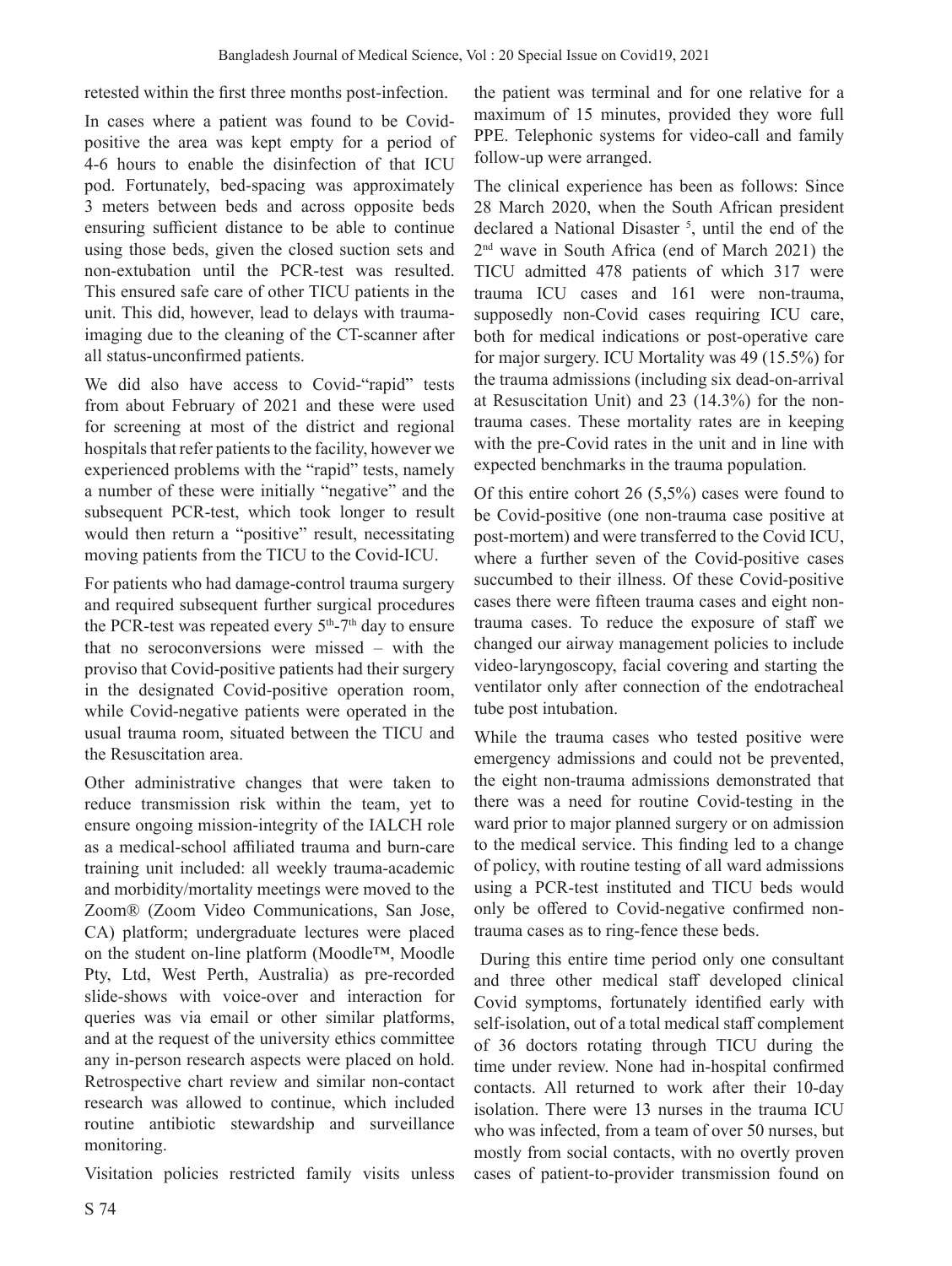out-break investigations undertaken by the hospital infection control team. Unfortunately, one of the nurses died from her infection, which was acquired while on leave. In the early phase of the pandemic a number of experienced nurses resigned due to fears of Covid-transmission and this loss of institutional memory is concerning.

A further area of concern for inter-staff transmission was the tea and lunch rooms, due to size and the need to unmask. This was addressed by staggering lunch and tea times, or for staff who had personal offices, meals were eaten in solitude in the office. Vulnerable staff (with co-morbidities) were given restricted shifts, but as healthcare workers were ethically obligated to work.

A further challenge identified with the increased use of alcohol-based sanitisers is the apparent development of alcohol-resistance in certain multi-drug resistant bacterial strains, particularly Enterobacteriaceae<sup>6-10</sup>. It was also noted that patients were colonised earlier by multi-drug resistant organisms, including Acinetobacter and Aeromonas – a finding of significant concern in the light of the limited antibiotic choices open to a resource-constrained environment. The unit has in the past been able to ensure low resistance rates and good antibiotic stewardship<sup>4,11</sup>. The theoretical mechanism of this resistance is transfer of free DNA particles between hardy bacteria

resulting in alcohol resistance  $7-12$ . This horizontal gene transformation induces the enrichment effects of antibiotic resistance genes in resistant bacteria through the uptake of naked DNA and mobile genetic elements such as plasmids, transposons, integrons, gene cassettes, and bacteriophages. Therefore, viral disease leads, both directly and indirectly to antibiotic resistance, compounding the challenges in caring for sick ICU patients.

# **Conclusion**

In conclusion the trauma care required in the Covid-19 pandemic has undergone changes and challenges that have been taken head-on and by actively addressing these aspects led to continued service provision and no worse than expected patient outcomes. The risk of antibiotic resistance generation is a major concern for successful treatment of future patients.

The take-home message is that "doing the basics right" will effectively allow for efficient and effective trauma care in the midst of the pandemic. As South Africa currently faces the third wave of Covid-19 these principles will continue to provide staff safety and timely access to care.

#### **Conflict of interest :** None

## **Funding :** none

All authors participated in preparation of manuscript.